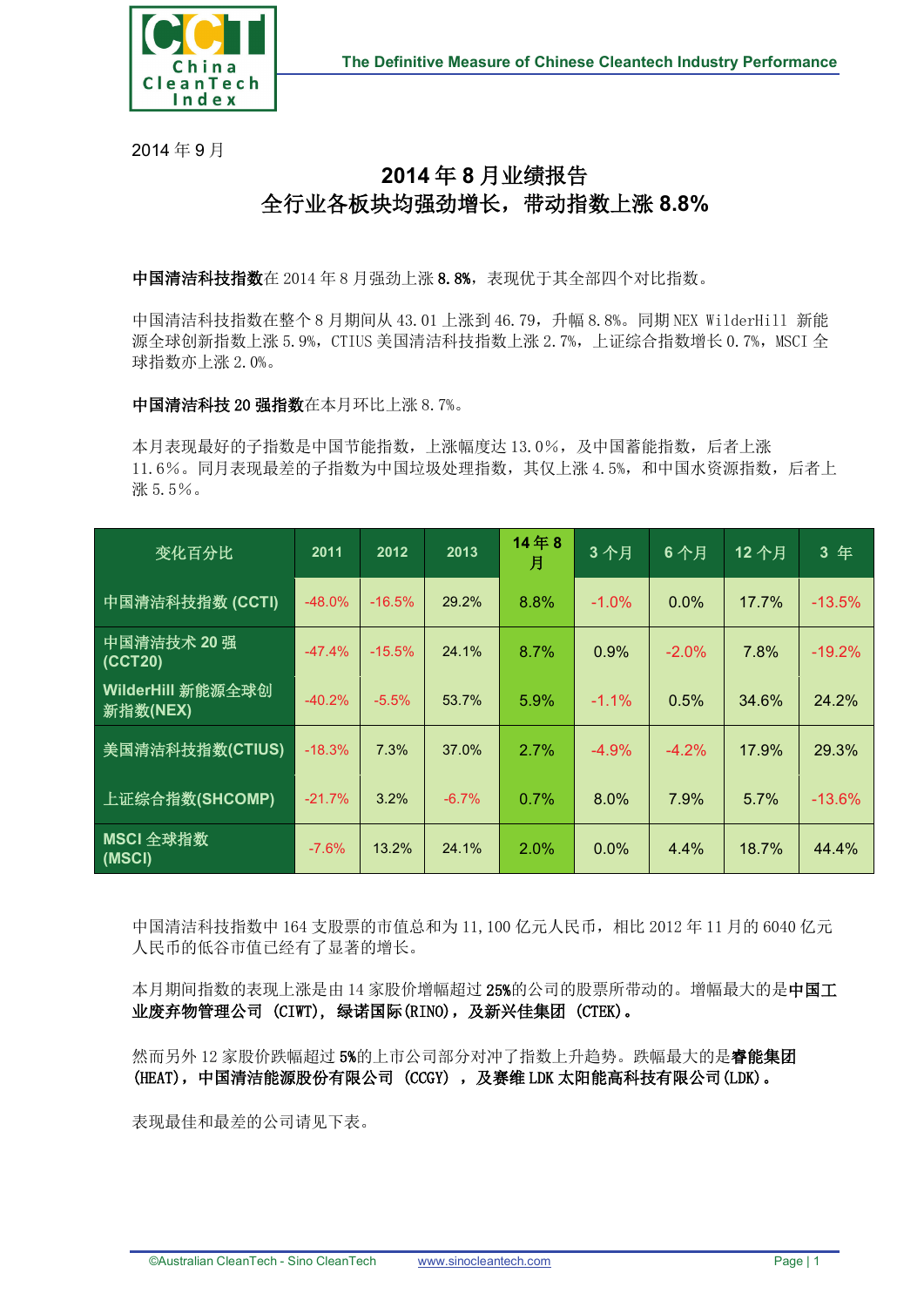

## **2014** 年 **8** 月

| L V T T V J    |                   |  |  |  |  |
|----------------|-------------------|--|--|--|--|
| 最佳表现           | 最差表现              |  |  |  |  |
| 股票价格上升>25%     | 股票价格下跌>5%         |  |  |  |  |
| 佛山电器照明股份有限公司   |                   |  |  |  |  |
| 深圳雷曼光电科技股份有限公司 | 中国清洁能源股份有限公司      |  |  |  |  |
| 绿诺国际           | 睿能集团              |  |  |  |  |
| 阿特斯太阳能有限公司     | 绿能科技              |  |  |  |  |
| 大全新能源公司        | 赛维 LDK 太阳能高科技有限公司 |  |  |  |  |
| 江苏爱康科技股份有限公司   | 中美矽晶製品股份有限公司      |  |  |  |  |
| 阳光电源股份有限公司     | 超威动力控股有限公司        |  |  |  |  |
| 美国先进电池科技公司     | 深圳市比克电池有限公司       |  |  |  |  |
| 香港豪鹏科技有限公司     | 光宇国际集团科技有限公司      |  |  |  |  |
| 四川天齐锂业股份有限公司   | 江西赣锋锂业股份有限公司      |  |  |  |  |
| 深圳市洲明科技股份有限公司  | 三宏再生资源科技有限公司      |  |  |  |  |
| 中国工业废弃物管理公司    | 多元环球水务有限公司        |  |  |  |  |
| 云南文山电力股份有限公司   | 清洁技术解决方案国际公司      |  |  |  |  |
| 新兴佳集团          |                   |  |  |  |  |



## 中国清洁科技指数 (在 2012 年 12 月 31 日所有的指数均为 100)

China Cleantech Index:中国清洁科技指数 China CleanTech 20:中国清洁技术 20 强 NEX-Normalised:标准化 WilderHill 新能源全球创新指数 CTIUS-Normalised:标准化美国清洁科技指数 Shanghai Composite-Normalised:标准化上证综合指数 MSCI-Normalised:标准化 MSCI 全球指数